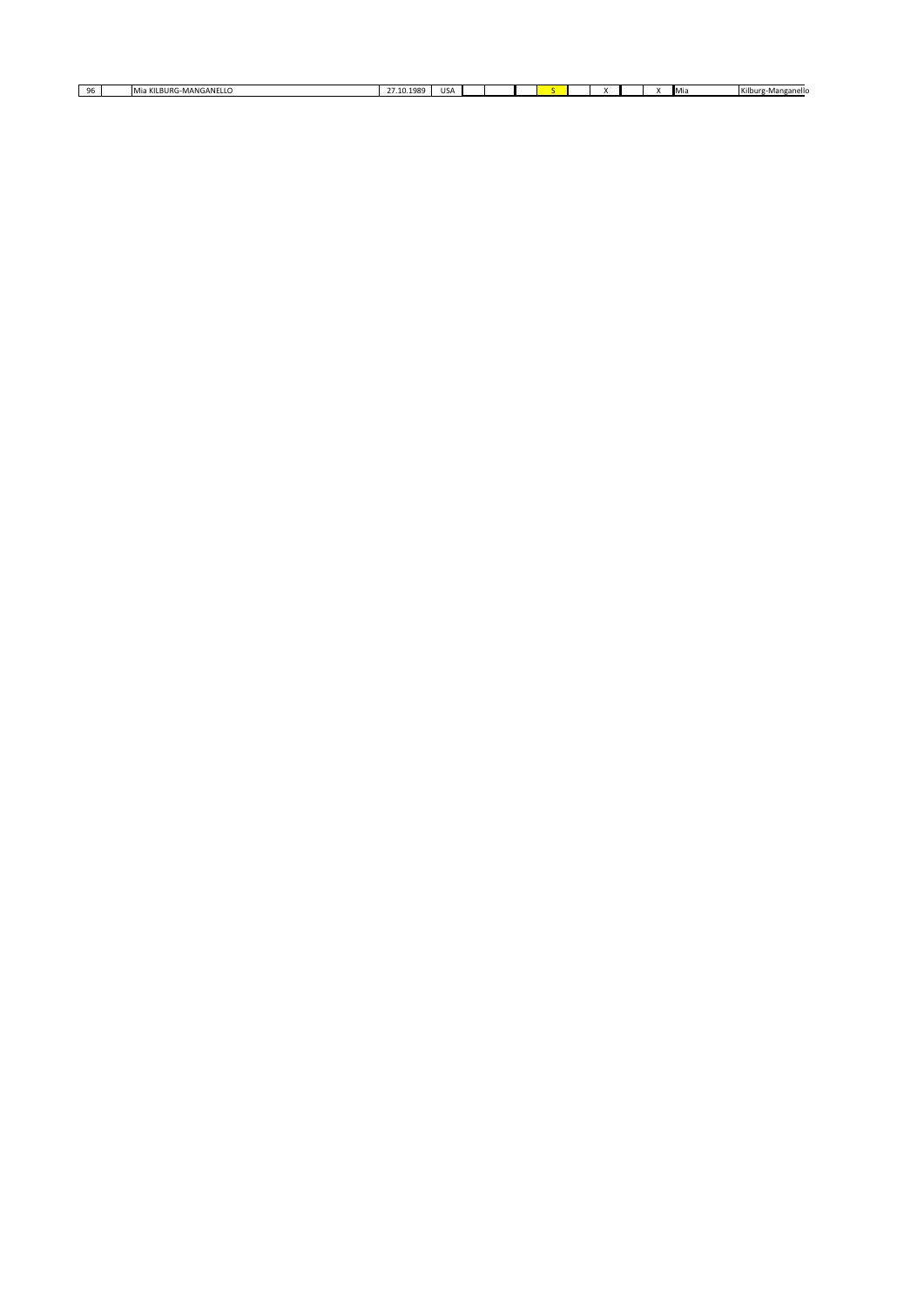## ISU World Cup #5 Calgary February 07 - 08, 2020

|                     | <b>SCG</b> | <b>Final Men</b>                         | <b>ISU's DOB</b>         | <b>Nation</b>            | 500 |                         | 1000         | 1500               | 5000                      |                     |                             |
|---------------------|------------|------------------------------------------|--------------------------|--------------------------|-----|-------------------------|--------------|--------------------|---------------------------|---------------------|-----------------------------|
| $\#$                | st         | Name ("ISU-Style")                       | DD.MM.YYYY               |                          |     |                         |              |                    |                           | <b>Name</b>         | Surname                     |
| $\mathbf 1$         |            | Daniel GREIG                             | 13.03.1991               | AUS                      |     | X                       | X            |                    |                           | Daniel              | Greig                       |
| $\overline{2}$      |            | <b>Bart SWINGS</b>                       | 12.02.1991               | <b>BEL</b>               |     |                         |              | X                  | х                         | Bart                | Swings                      |
| 3                   |            | Mathias VOSTÉ                            | 20.05.1994               | <b>BEL</b>               |     | X                       | X            | X                  |                           | Mathias             | Vosté                       |
| $\overline{4}$      |            | <b>Artiom CHABAN</b>                     | 06.07.1994               | <b>BLR</b>               |     | х                       | x            |                    |                           | Artiom              | Chaban                      |
| 5                   |            | Ignat GOLOVATSIUK                        | 05.05.1997               | <b>BLR</b>               |     | х                       | X            | X                  |                           | gnat                | Golovatsiuk                 |
| 6                   |            | Vitaly MIKHAILOV                         | 24.08.1986               | <b>BLR</b>               |     |                         |              | Χ                  | х                         | Vitaly              | Mikhailov                   |
| $\overline{7}$<br>8 |            | Jordan BELCHOS                           | 22.06.1989               | CAN                      |     |                         |              |                    | х                         | Jordan              | Belchos                     |
| 9                   |            | Ted-Jan BLOEMEN<br>Alex BOISVERT-LACROIX | 16.08.1986<br>08.04.1987 | CAN<br>CAN               |     | х                       |              |                    | х                         | Ted-Jan<br>Alex     | Bloemen<br>Boisvert-Lacroix |
| 10                  |            | Samuel DECKERT                           | 03.06.1995               | CAN                      |     |                         | S            |                    |                           | Samuel              | Deckert                     |
| $11\,$              |            | Laurent DUBREUIL                         | 25.07.1992               | CAN                      |     | х                       | х            |                    |                           | aurent              | Dubreuil                    |
| 12                  |            | Graeme FISH                              | 23.08.1997               | CAN                      |     |                         |              |                    | X                         | Graeme              | Fish                        |
| 13                  |            | Antoine GELINAS-BEAULIEU                 | 05.05.1992               | CAN                      |     | х                       | x            | X                  |                           | Antoine             | Gelinas-Beaulieu            |
| $14\,$              |            | Jacob GRAHAM                             | 18.04.1996               | CAN                      |     | X                       |              |                    |                           | acob                | Graham                      |
| 15                  |            | Joshua HATHAWAY                          | 19.10.1999               | CAN                      |     |                         |              |                    | $\mathsf{S}$              | loshua              | Hathaway                    |
| 16                  |            | Connor HOWE                              | 10.06.2000               | CAN                      |     |                         | x            | x                  |                           | Connor              | Howe                        |
| 17                  |            | Gilmore JUNIO                            | 06.08.1990               | CAN                      |     | х                       |              |                    |                           | Gilmore             | Junio                       |
| 18                  |            | David LA RUE                             | 20.08.1998               | CAN                      |     | $\mathsf{S}$            | x            | х                  |                           | David               | La Rue                      |
| 19<br>20            |            | <b>Tyson LANGELAAR</b><br>Hayden MAYEUR  | 17.02.1999<br>12.09.1997 | CAN<br>CAN               |     |                         |              | X                  | х                         | Tyson<br>Hayden     | Langelaar<br>Mayeur         |
| 21                  |            | Kaleb MULLER                             | 07.12.1998               | CAN                      |     |                         |              |                    | X                         | Kaleb               | Muller                      |
| 22                  |            | <b>Jess NEUFELD</b>                      | 15.09.1993               | CAN                      |     |                         |              | X                  |                           | Jess                | Neufeld                     |
| 23                  |            | Alexandre ST-JEAN                        | 10.05.1993               | CAN                      |     |                         | x            |                    |                           | Alexandre           | St-Jean                     |
| 24                  |            | Jake WEIDEMANN                           | 09.12.1996               | CAN                      |     |                         |              | S                  |                           | lake                | Weidemann                   |
| 25                  |            | <b>Enxue CHEN</b>                        | 26.08.1996               | CHN                      |     | х                       | x            |                    |                           | Enxue               | Chen                        |
| 26                  |            | Tingyu GAO                               | 15.12.1997               | CHN                      |     | X                       |              |                    |                           | Tingyu              | Gao                         |
| 27                  |            | Kaibo HOU                                | 25.09.2000               | CHN                      |     | X                       |              |                    |                           | aibo)               | Hou                         |
| 28                  |            | Alemasi KAHANBAI                         | 14.12.1997               | CHN                      |     |                         |              | Χ                  |                           | Alemasi             | Kahanbai                    |
| 29                  |            | Ziwen LIAN                               | 26.09.1998               | CHN                      |     |                         | S            |                    | $\mathsf{s}$              | Ziwen               | Lian                        |
| 30<br>31            |            | Hanahati MUHAMAITI<br>Zhongyan NING      | 10.08.1999<br>03.11.1999 | CHN<br>CHN               |     |                         | X            | Χ                  |                           | Hanahati            | Muhamaiti                   |
| 32                  |            | Hanyang SHEN                             | 08.11.1998               | CHN                      |     |                         |              |                    | Х                         | Zhongyan<br>Hanyang | Ning<br>Shen                |
| 33                  |            | Shiwei WANG                              | 11.08.1996               | CHN                      |     | х                       |              |                    |                           | Shiwei              | Wang                        |
| 34                  |            | Yu WU                                    | 20.09.1997               | CHN                      |     |                         |              | <sub>S</sub>       | х                         | Yu                  | Wu                          |
| 35                  |            | Viktor Hald THORUP                       | 14.08.1994               | DEN                      |     |                         |              | X                  | $\boldsymbol{\mathsf{X}}$ | Viktor Hald         | Thorup                      |
| 36                  |            | Nil LLOP                                 | 20.09.2002               | ESP                      |     | х                       | х            |                    |                           | Nil                 | Llop                        |
| 37                  |            | Marten LIIV                              | 23.12.1996               | EST                      |     | X                       | X            | Χ                  |                           | Marten              | Liiv                        |
| 38                  |            | Samuli SUOMALAINEN                       | 15.09.1998               | FIN                      |     | х                       | X            | Χ                  |                           | Samuli              | Suomalainen                 |
| 39                  |            | Timothy LOUBINEAUD                       | 05.06.1996               | FRA                      |     |                         |              |                    | Х                         | Timothy             | Loubineaud                  |
| 40                  |            | Cornelius KERSTEN                        | 19.07.1994               | GBR                      |     | X                       | x            | X                  |                           | Cornelius           | Kersten                     |
| 41                  |            | Patrick BECKERT                          | 17.04.1990               | GER                      |     |                         |              |                    | X                         | Patrick             | Beckert                     |
| 42<br>43            |            | <b>Hendrik DOMBEK</b><br>Joel DUFTER     | 17.06.1997<br>18.03.1995 | GER<br>GER               |     | х<br>х                  | X<br>x       |                    |                           | Hendrik<br>Joel     | Dombek<br>Dufter            |
| 44                  |            | Stefan EMELE                             | 08.09.1996               | GER                      |     | $\overline{\mathsf{S}}$ | S            | X                  |                           | Stefan              | Emele                       |
| 45                  |            | Nico IHLE                                | 02.12.1985               | GER                      |     | х                       | x            |                    |                           | Nico                | Ihle                        |
| 46                  |            | Felix MALY                               | 03.05.1994               | GER                      |     |                         |              | $\pmb{\mathsf{X}}$ | $\pmb{\times}$            | Felix               | Maly                        |
| 47                  |            | Jeremias MARX                            | 25.09.1997               | GER                      |     | х                       | x            |                    |                           | Jeremias            | Marx                        |
| 48                  |            | Fridtjof PETZOLD                         | 09.04.1997               | GER                      |     |                         |              | <sub>S</sub>       | X                         | Fridtjof            | Petzold                     |
| 49                  |            | Konrád NAGY                              | 26.03.1992               | HUN                      |     | х                       | x            | X                  |                           | Konrád              | Nagy                        |
| 50                  |            | Francesco BETTI                          | 27.04.2000               | <b>ITA</b>               |     |                         |              | X                  |                           | Francesco           | Betti                       |
| 51                  |            | David BOSA                               | 28.04.1992               | <b>ITA</b>               |     | X                       | X            |                    |                           | David               | Bosa                        |
| 52                  |            | Davide GHIOTTO                           | 03.12.1993               | <b>ITA</b>               |     |                         |              | s.                 | х                         | Davide              | Ghiotto                     |
| 53<br>54            |            | Andrea GIOVANNIN<br>Michele MALFATTI     | 27.08.1993<br>31.12.1994 | <b>ITA</b><br><b>ITA</b> |     |                         |              |                    | X<br>X                    | Andrea<br>Michele   | Giovannini<br>Malfatti      |
| 55                  |            | Mirko Giacomo NENZI                      | 14.11.1989               | <b>ITA</b>               |     | X                       | x            |                    |                           | Mirko Giacomo       | Nenzi                       |
| 56                  |            | Alessio TRENTINI                         | 19.07.1994               | <b>ITA</b>               |     |                         | <sub>S</sub> | Χ                  |                           | Alessio             | Trentini                    |
| 57                  |            | Nicola TUMOLERO                          | 24.09.1994               | <b>ITA</b>               |     |                         |              |                    | х                         | Vicola              | Tumolero                    |
| 58                  |            | Tsubasa HASEGAWA                         | 08.02.1994               | <b>JPN</b>               |     | х                       |              |                    |                           | Tsubasa             | Hasegawa                    |
| 59                  |            | Seitaro ICHINOHE                         | 25.01.1996               | <b>JPN</b>               |     |                         |              | X                  | x                         | Seitaro             | Ichinohe                    |
| 60                  |            | Ryota KOJIMA                             | 11.05.1998               | <b>JPN</b>               |     |                         | X            |                    |                           | <b>Ryota</b>        | Kojima                      |
| 61                  |            | Taro KONDO                               | 08.09.1994               | <b>JPN</b>               |     |                         | X            | X                  |                           | Taro                | Kondo                       |
| 62                  |            | Koki KUBO                                | 16.09.1999               | JPN                      |     | $\mathsf{S}$            | X            |                    |                           | (oki                | Kubo                        |
| 63                  |            | Yamato MATSUI<br>Yuma MURAKAMI           | 24.11.1997               | <b>JPN</b>               |     | х                       | x            |                    |                           | Yamato              | Matsui                      |
| 64<br>65            |            | Masahito OBAYASHI                        | 12.12.1992<br>10.06.1994 | <b>JPN</b><br><b>JPN</b> |     | х                       |              |                    | х                         | Yuma<br>Masahito    | Murakami<br>Obayashi        |
| 66                  |            | Takuro ODA                               | 13.07.1992               | JPN                      |     |                         |              | x                  |                           | Takuro              | Oda                         |
| 67                  |            | Tatsuya SHINHAMA                         | 11.07.1996               | JPN                      |     | х                       |              |                    |                           | Tatsuya             | Shinhama                    |
| 68                  |            | Riku TSUCHIYA                            | 14.12.1997               | JPN                      |     |                         |              | S                  | х                         | Riku                | Tsuchiya                    |
| 69                  |            | Ryosuke TSUCHIYA                         | 29.11.1994               | <b>JPN</b>               |     |                         |              |                    | X                         | Ryosuke             | Tsuchiya                    |
| 70                  |            | Shane WILLIAMSON                         | 28.04.1995               | <b>JPN</b>               |     |                         |              | Χ                  | х                         | Shane               | Williamson                  |
| 71                  |            | Masaya YAMADA                            | 03.07.1996               | <b>JPN</b>               |     |                         | X            | X                  |                           | Masaya              | Yamada                      |
| 72                  |            | Daichi YAMANAKA                          | 01.05.1990               | <b>JPN</b>               |     | х                       | <sub>S</sub> |                    |                           | Daichi              | Yamanaka                    |
| 73                  |            | Artur GALIYEV                            | 14.05.2000               | KAZ                      |     | X                       | X            |                    |                           | Artur               | Galiyev                     |
| 74<br>75            |            | Demyan GAVRILOV<br>Alexander KLENKO      | 31.07.1997<br>12.01.1994 | KAZ<br>KAZ               |     | х                       | S            | S                  | х                         | Demyan<br>Alexander | Gavrilov<br>Klenko          |
| 76                  |            | Roman KRECH                              | 14.07.1989               | KAZ                      |     | X                       |              |                    |                           | Roman               | Krech                       |
| 77                  |            | Denis KUZIN                              | 04.12.1988               | KAZ                      |     |                         | x            |                    |                           | Denis               | Kuzin                       |
| 78                  |            | Dmitry MOROZOV                           | 28.08.1996               | KAZ                      |     |                         |              | Χ                  | х                         | Dmitry              | Morozov                     |
| 79                  |            | Stanislav PALKIN                         | 04.08.1996               | KAZ                      |     | $\mathsf{S}$            | х            |                    |                           | Stanislav           | Palkin                      |
| 80                  |            | Vitaliy SCHIGOLEV                        | 20.12.1997               | KAZ                      |     |                         |              | X                  | x                         | Vitaliy             | Schigolev                   |
| 81                  |            | Min Kyu CHA                              | 16.03.1993               | KOR                      |     | x                       | x            |                    |                           | Min Kyu             | Cha                         |
| 82                  |            | Jaewon CHUNG                             | 21.06.2001               | KOR                      |     |                         |              |                    | X                         | Jaewon              | Chung                       |
| 83                  |            | Hyong-Jun JOO                            | 22.04.1991               | <b>KOR</b>               |     |                         |              | X                  |                           | Hyong-Jun           | Joo                         |
| 84                  |            | Jin-Su KIM                               | 28.07.1992               | <b>KOR</b>               |     |                         | x            | x                  |                           | Jin-Su              | Kim                         |
| 85<br>86            |            | Jun-Ho KIM                               | 09.10.1995               | KOR                      |     | X                       | X            |                    |                           | Jun-Ho              | Kim<br>Kim                  |
| 87                  |            | Min Seok KIM<br>Tae-Yun KIM              | 14.06.1999<br>28.09.1994 | KOR<br>KOR               |     | x                       | x            | x                  |                           | Min Seok<br>Tae-Yun | Kim                         |
| 88                  |            | Cheonho UM                               | 25.02.1992               | KOR                      |     |                         |              |                    | х                         | Cheonho             | Um                          |
| 89                  |            | Jorrit BERGSMA                           | 01.02.1986               | <b>NED</b>               |     |                         |              |                    | X                         | Jorrit              | Bergsma                     |
| 90                  |            | Marcel BOSKER                            | 19.01.1997               | NED                      |     |                         |              | Χ                  | x                         | Marcel              | Bosker                      |
| 91                  |            | Douwe DE VRIES                           | 14.06.1982               | <b>NED</b>               |     |                         |              | x                  | X                         | Douwe               | de Vries                    |
| 92                  |            | Wesly DIJS                               | 26.09.1995               | <b>NED</b>               |     |                         |              | X                  |                           | Wesly               | Dijs                        |
| 93                  |            | Jesper HOSPES                            | 19.10.1988               | NED                      |     | х                       |              |                    |                           | lesper              | Hospes                      |
| 94                  |            | Chris HUIZINGA                           | 11.08.1997               | <b>NED</b>               |     |                         |              | X                  |                           | Chris               | Huizinga                    |
| 95                  |            | Sven KRAMER                              | 23.04.1986               | <b>NED</b>               |     |                         |              |                    | X                         | Sven                | Kramer                      |